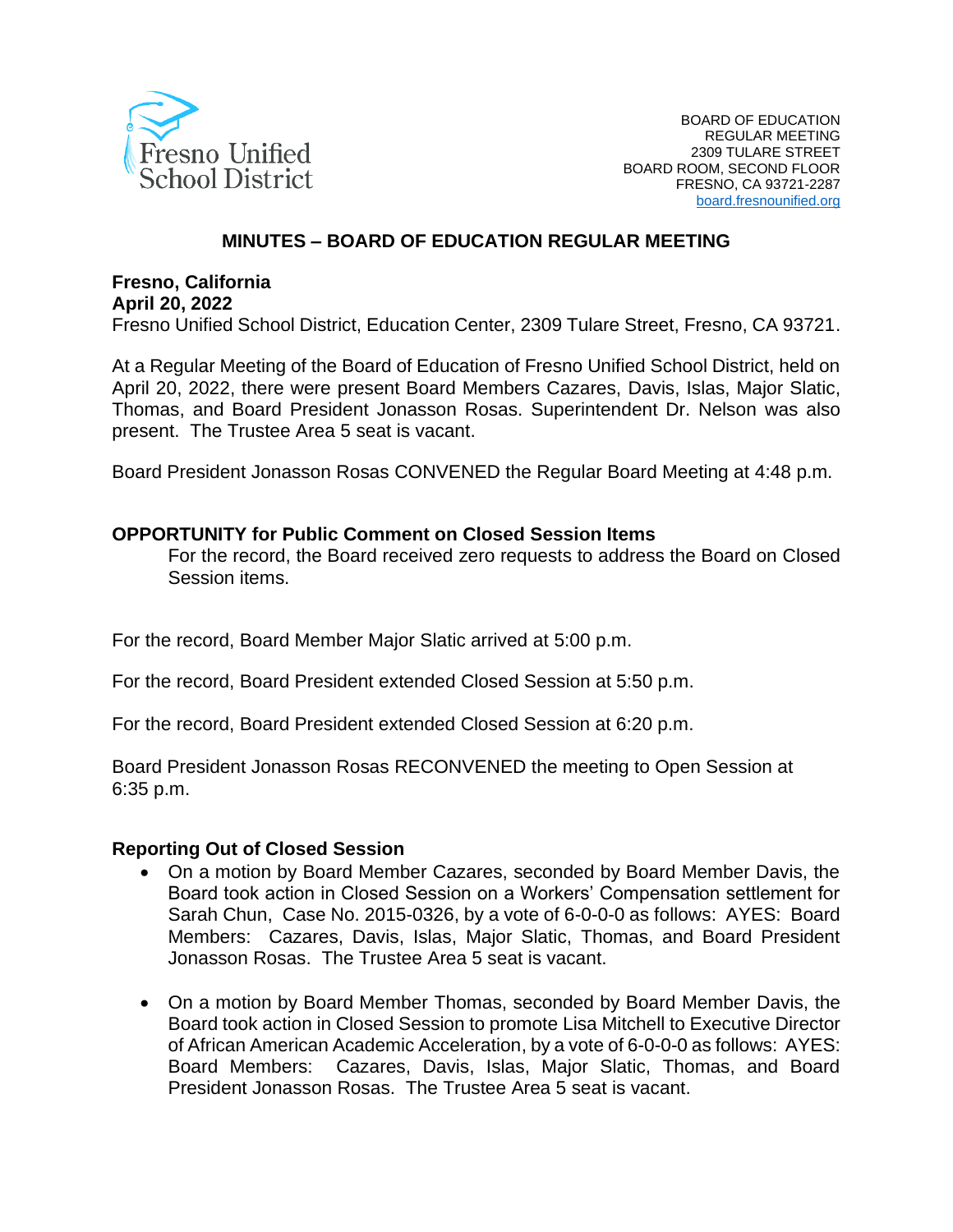## **PLEDGE OF ALLEGIANCE**

Superintendent Dr. Nelson led the flag salute.

### **HEAR Report from Superintendent**

- Acknowledged the Armenian Genocide Remembrance Day which is April 24. As a community with rich Armenian culture and roots, it's important for each of us to know this piece of painful history and mourn alongside our Armenian community.
- Congratulated and recognized our Department of Prevention and Intervention! DPI will receive an "Influencing Systems – Education" mentoring award and be recognized in New York next week! Fresno Unified was one of five recipients nationwide and the only school district to win a National Amplify Award, given by MENTOR. The district was selected because of its early and ongoing dedication to systemically scaling relationship-based supports across the district. Amazing work DPI – way to bring our district values to life!
- Congratulated and recognized Edison High School for being recognized as one of the top 24 schools in the state for this year's Race to Submit campaign! The Race to Submit campaign aims to increase the number of high school seniors who complete their FAFSA or CADAA applications, which provides important financial aid opportunities for college. Almost 87% of Edison seniors completed their FAFSA or CADAA! We're so proud of our Edison family – THIS is a perfect example of how we support our students in achieving their greatest potential!
- Shared this Saturday, 300 Fresno Unified middle school students will square off in technology-based competitions as part of the 15th Annual Middle School Tournament of Technology (ToT). ToT is the largest contest of its kind in the state. It's been almost three years since the last in-person event was held, and we're excited to be back together in-person for this competition. Students can compete in 15 events in 3 categories: Robotics, Video Production, Design, and Coding. This year, for the first time, the Tournament of Technology will also feature a Drone Exhibition, and the Fresno Police Department will be flying their Maverick Drone used in law enforcement. Competition kicks off at 8:00 a.m., with an award ceremony at 1:00 p.m. at Hoover High's Event Center – parents and visitors are welcome!
- Shout Out to our Climate and Culture team for their upcoming 4-part professional learning series – "Responding to Student Misbehavior Like an All-Star"! This is going to be a great series so make sure to register on iAchieve by Friday, April 22! Participants will be compensated at the supplemental pay rate.
- Commented, I'm so proud of our students at Fresno High who hosted an awesome Unity Rally back on April 6. Students from many different clubs and leadership came together to put on a lunchtime event with music, poetry, and more to show unity amongst students. Great work Warriors!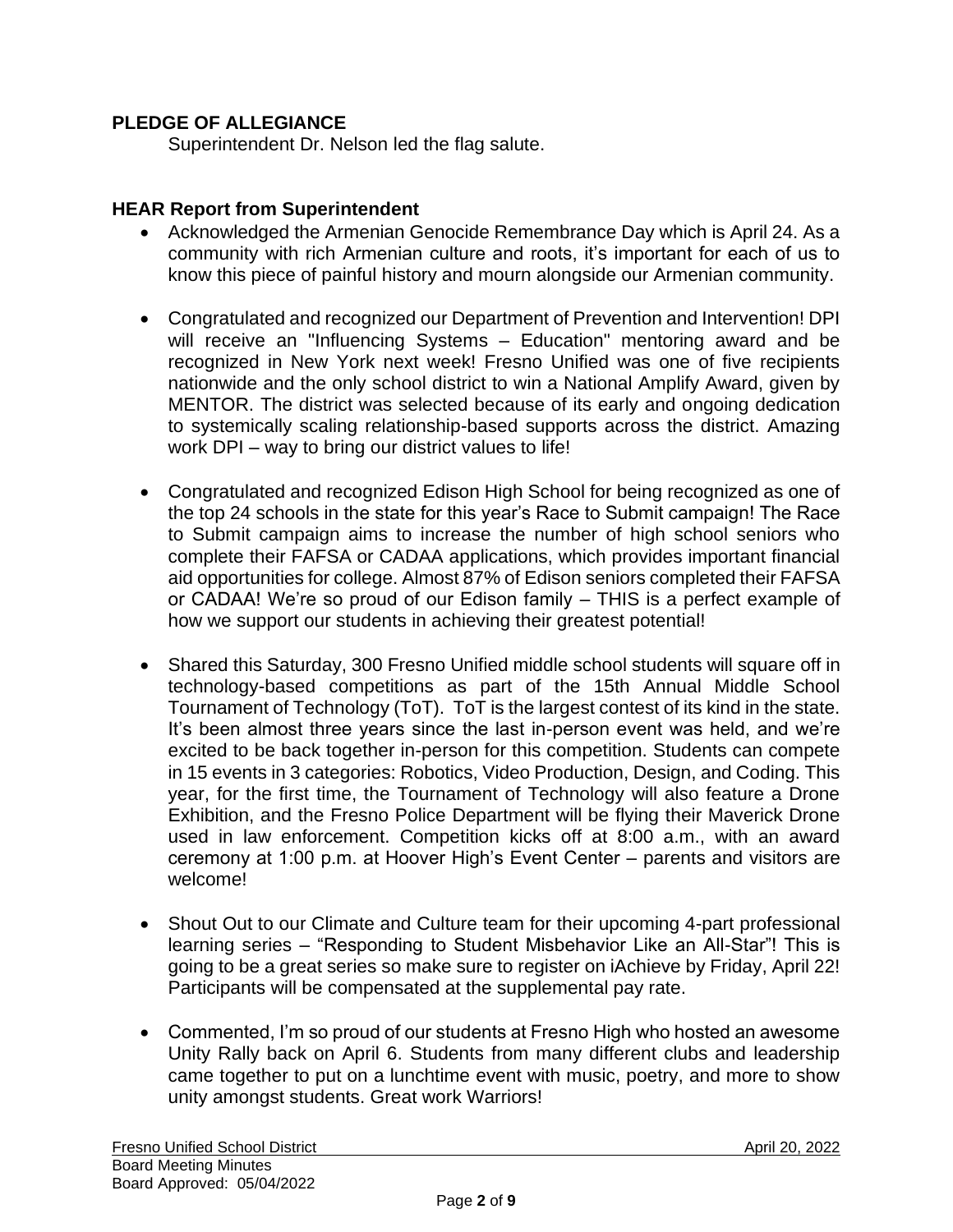## **HEAR Report from Superintendent - continued**

- Recognized Gaston students who recently participated in the California Avenue Neighborhood Design Challenge with Fresno Housing! Students dreamt up the improvements and amenities that they would like to see in their own neighborhood and created models and presentations to share with district and community leaders. The students amazing ideas will be incorporated into Fresno Housing's Choice Neighborhood implementation plans as they work to transform the California Avenue Neighborhood.
- Shared Sunnyside High School now has the MOST Dell Scholars in the entire nation! With this year's 4 Dell Scholarship awardees it brings Sunnyside's total to 66 awardees since the scholarship's inception in 2005! This is no small feat – the Dell Scholarship is a BIG DEAL!
- Congratulated Gao (Angie) Yang, Luisa Torralba, Sheng Xiong, and Joanna Sayaseng. and the whole Sunnyside team as well, especially the AVID program and their coordinator Tony Fiori! This scholarship and the AVID program are truly focused on moving the needle of our district's student goals!

# **OPPORTUNITY for Public Comment on Consent Agenda Items**

For the record, the Board received zero requests to address the Board on the Consent Agenda.

On a motion by Board Member Thomas, seconded by Board Member Davis, the Consent Agenda, with the exception of Agenda Item A-4, which was pulled from the agenda by staff, was approved by a roll call vote of 6-0-0-0, as follows: AYES: Board Members: Cazares, Davis, Islas, Major Slatic, Thomas, and President Jonasson Rosas. The Trustee Area 5 seat is vacant.

**ALL CONSENT AGENDA** items are considered routine by the Board of Education and will be enacted by one motion. There will be no separate discussion of items unless a Board member so requests, in which event, the item(s) will be considered following approval of the Consent Agenda. Pulled Consent Agenda Items will be considered for approval after the Conference/Discussion Agenda.

# **A. CONSENT AGENDA**

- **A-1, APPROVE Personnel List APPROVED as recommended.**
- **A-2, ADOPT Findings of Fact and Recommendations of District Administrative Board**

**ADOPTED as recommended**, the Findings of Fact and Recommendations of District Administrative Panels.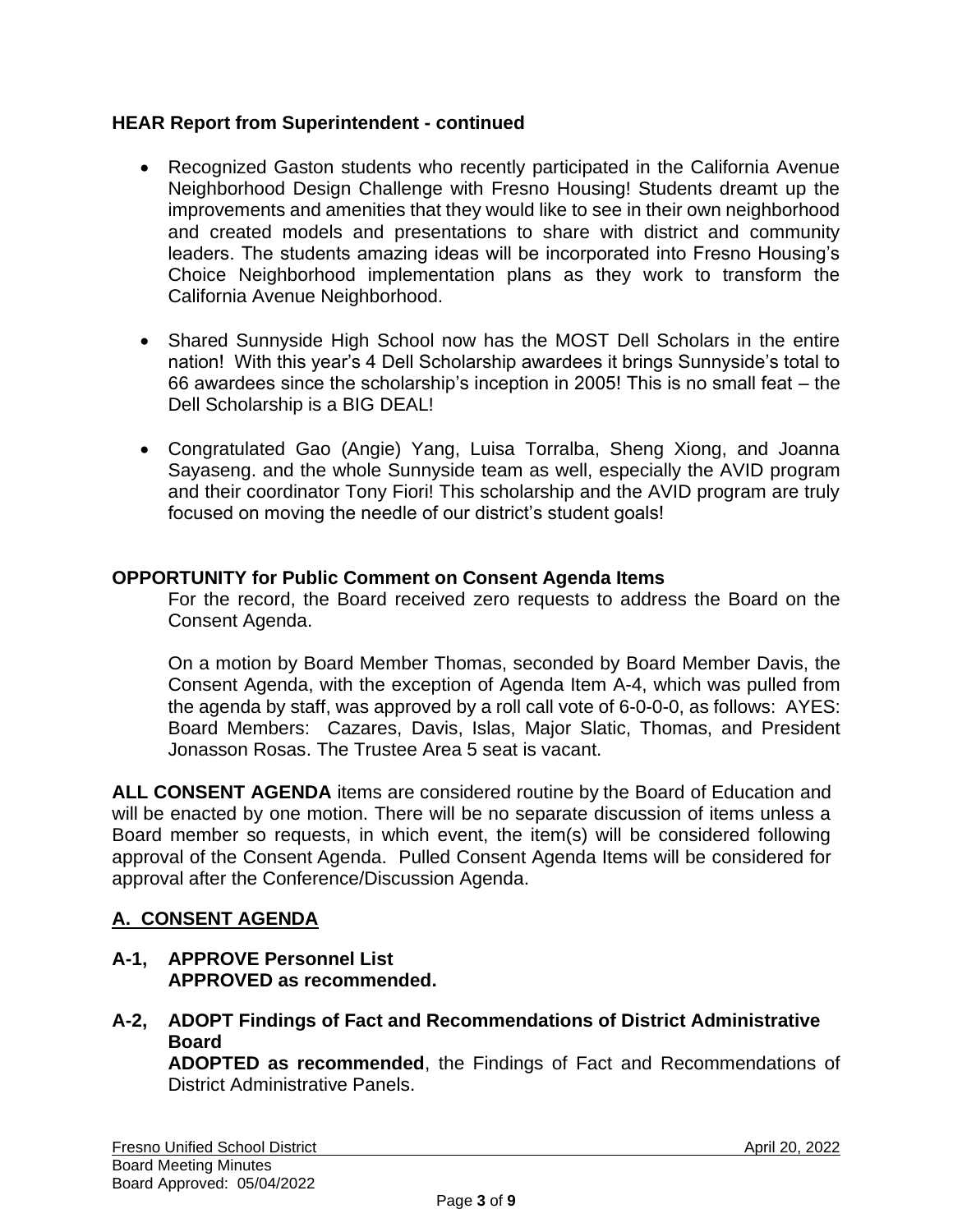## **A. CONSENT AGENDA – continued**

- **A-3, APPROVE Minutes from Prior Meeting APPROVED as recommended**, the draft minutes for the March 16, 2022 Regular Board meeting.
- **A-4, ADOPT Resolution in the Matter of Declaring Certification of the April 12, 2022 Special Election ITEM PULLED BY STAFF**
- **A-5, ADOPT Resolution Proclaiming May 2 – 6, 2022 as Teacher/Substitute Teacher Appreciation Week ADOPTED as recommended**, a resolution proclaiming May 2 - 6, 2022 as Teacher/ Substitute Teacher Appreciation Week.
- **A-6, APPROVE Revised Job Description for Chief, Human Resources/Labor Relations APPROVED as recommended**, the revised job description for Chief Human Resources/Labor Relations.
- **A-7, APPROVE Revised Teachers on Special Assignment and Librarians 197 Duty Days Salary Schedule (8 hours) APPROVED as recommended**, the revised Teachers on Special Assignment and Librarians 197 Duty Days Salary Schedule (8 hours).
- **A-8, APPROVE Agreement with Born to Shine with Mike Sullivan APPROVED as recommended**, an Independent Contractor Services Agreement with Born to Shine with Mike Sullivan.
- **A-9 APPROVE Agreement for The Foundation of California Community Colleges Guidance Initiative Platform APPROVED as recommended**, an agreement with The Foundation of California Community Colleges Guidance Initiative Platform.
- **A-10, APPROVE Grant Application to the Federal Department of Education- 2022 Teacher Quality Partnership Grant APPROVED as recommended**, a grant application to the Federal Department of Education – 2022 Teacher Quality Partnership Grant.
- **A-11, APPROVE Award of Bid 22-28, Ventura and 10th Site and Parking Lot Improvements Phase II**

**APPROVED as recommended**, information on Bid 22-28, for improvements to the south section of the Farber Educational Campus (office buildings) including perimeter fencing and gates, parking lot expansion, new concrete driveways and walkways, site lighting, landscaping and student garden areas, and accessibility.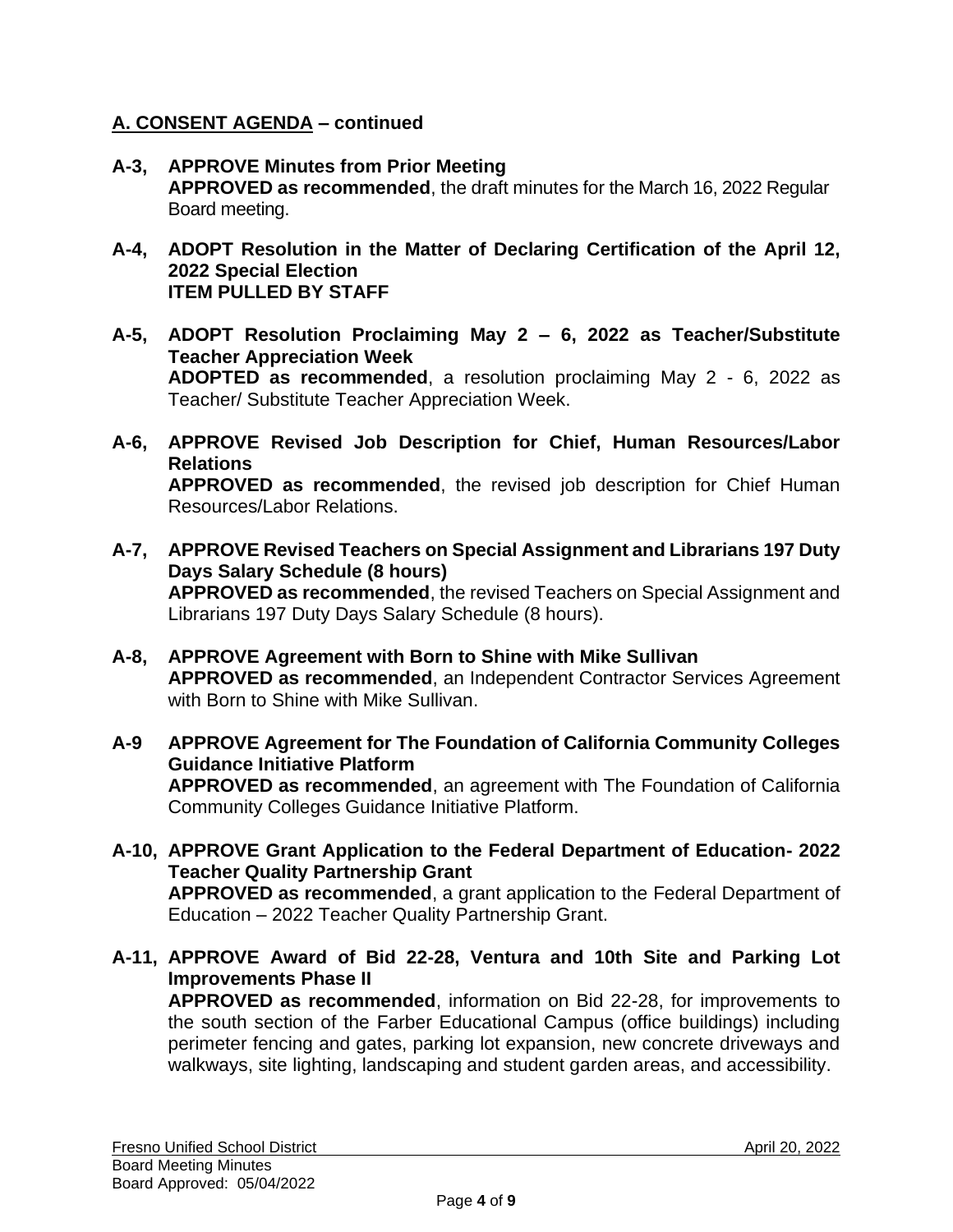## **A. CONSENT AGENDA – continued**

- **A-12, DENY Claim GL21-1027-6832 DENIED as recommended**, a Claim for Damages by a minor, case GL21-1027- 6832.
- **A-13, RATIFY Retiree Contracts with Jill Barkdull, Maureen Doyle, Sharon Melson and Arlene Rowan to Provide Extra Support to the Health Services Department RATIFIED as recommended**, contracts for retired school nurses: Jill Barkdull,

Maureen Doyle, Sharon Melson and Arlene Rowan.

- **A-14, RATIFY Grant Application to the California Commission on Teacher Credentialing - 2022 Teacher Residency Expansion Grant RATIFIED as recommended**, a grant application to the California Commission on Teacher Credentialing - 2022 Teacher Residency Expansion.
- **A-15, RATIFY the Renewal Grant Application to the California Department of Education for the After-School Education and Safety Program RATIFIED as recommended**, a renewal grant application to the California Department of Education for the 2022 After School Education and Safety Program (ASES).

## **B. CONFERENCE/DISCUSSION AGENDA**

## **B-16, PRESENT and DISCUSS the Early Learning Department Expansion Plan for 2022/23 and Beyond**

## **OPPORTUNITY for Public Comment on Agenda Item B-16**

For the record, the Board received zero requests to address the Board on Agenda Item B-16.

For the record, Board Members had comments/questions pertaining to Agenda Item B-16. A summary is as follows: Requested clarity as to if a student may attend both a morning and afternoon class. Requested clarity as to if benchmarks are in place to identify at-risk students in the early learning program. Requested clarity as to if attendance in early learning is compulsory and asked what type of incentives are offered for attendance. Expressed appreciation for the early learning program. Requested clarity as to if families may enroll their children in an early learning program outside of their attendance area. Requested clarity as to the TK program growth rate, what is the District's projection. Expressed concern regarding availability of facilities to house expanded early learning classes. Requested clarity as to if the district is on track to fill the 100 teaching positions for the expansion. Suggested the program's class hours run eight and a half to nine hours. Requested clarity as to if PK will be available for all 3-year-old children.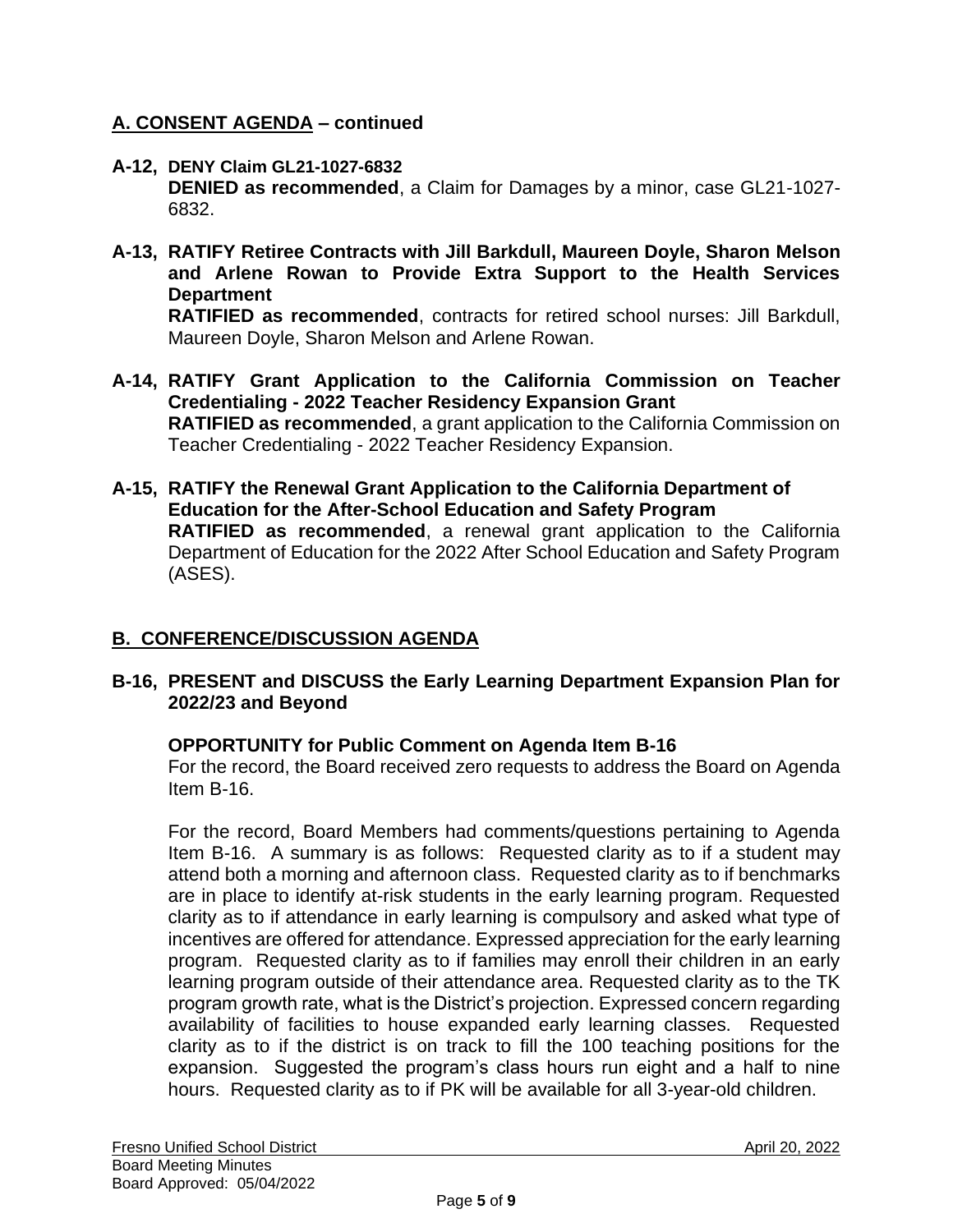# **B. CONFERENCE/DISCUSSION AGENDA - continued**

Requested staff create a chart for 3-year-olds like chart in presentation for 4-yearolds, the Achieving Universal Transitional Kindergarten for All 4-year-olds. Commented would like half of preschool classes to be part of the dual immersion program. Commented on art and music in preschool and would like music to be considered in the expansion. Commented on the importance of intentional recruitment. Executive Director Ceballos and Executive Officer Mathies were available to provide clarity.

# **B-17, PRESENT and DISCUSS the 2022/23 Strategic Budget Development**

## **OPPORTUNITY for Public Comment on Agenda Item B-17**

For the record, the Board received zero requests to address the Board on Agenda Item B-17.

For the record, Board members had comments/questions pertaining to Agenda Item B-17. A summary is as follows: Requested staff provide a board communication which lists the goals/obstacles to work of the External Partnerships & Engagement Office. Requested the number of employees then and now contributing to the scholarship fund. Congratulated Ms. McCulley on completion of 501c3. Thanked the Figarden Women's Club for their generous donation to the External Partnerships & Engagement Office. Thanked special education management team for their work implementing some of the suggested strategies provided by the Council of the Great City Schools. Requested to know how many more psychologists will be needed in the future. Requested clarity as to the behavior technician contract. Commented, happy to see internship opportunities for students but would like to see paid internships. Would like to see aviation expansion to parents. Requested clarity on transferable credit. Requested clarity on the agriculture pathway, where is it in the budget proposal. Thanked Ms. McCulley for her work with the African American Academic Acceleration Office. Expressed concern pertaining to the External Partnerships & Engagement Office board policy, specifically the point of naming facilities after large donation and suggested a revisit to edit. Requested staff to consider the slogan for External Partnerships, how does it translate, consider relevant use of words in other languages. Thanked Dr. Pinheiro. Thanked Tonisha Hargrove . Requested district staff to help California State University, Fresno on equity path. Shared callouts from other districts regarding special education and civic engagement. Commented on impactful investments. Supportive of agriculture pathway. Suggested classrooms specifically for grades preschool through second should have restrooms. Suggested staff consider doing targeted outreach videos for graduation. Chief Officer McCulley, Executive Officer Mathies, Assistant Superintendent Ward were available to provide clarity.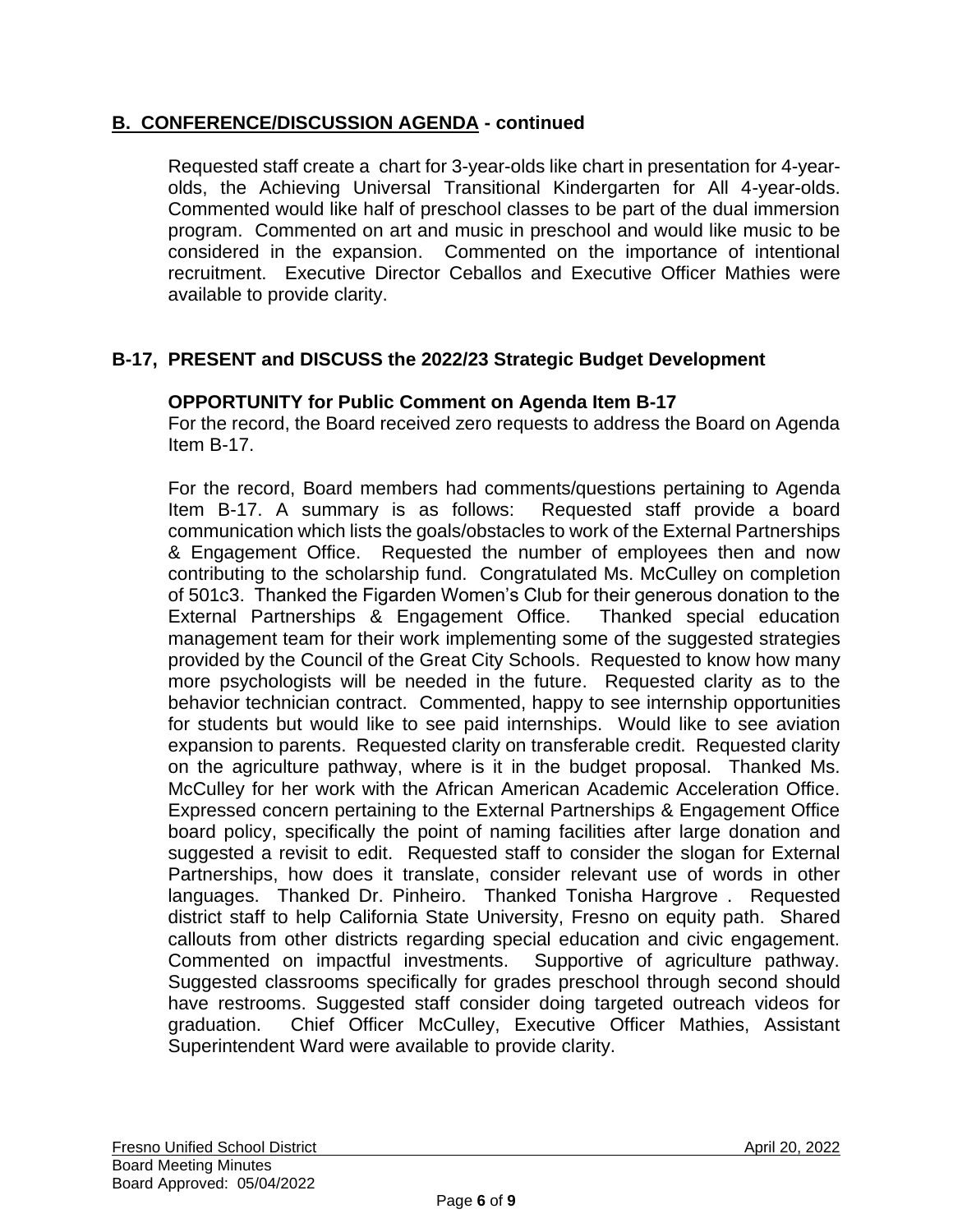# **B. CONFERENCE/DISCUSSION AGENDA - continued**

## **B-18, OPPORTUNITY for Public DISCUSSION of the California School Employees Association - Chapter 125 Initial Proposal to Fresno Unified School District for the 2022-2023 Reopener Agreement**

#### **OPPORTUNITY for Public Comment on Agenda Item B-18**

For the record, the Board received zero requests to address the Board on Agenda Item B-18.

## **B-19, OPPORTUNITY for Public DISCUSSION and ADOPTION of the Fresno Unified School District Initial Proposal to California School Employees Association, Chapter 125 for the 2022-2023 Reopener Agreement**

#### **OPPORTUNITY for Public Comment on Agenda Item B-19**

For the record, the Board received zero requests to address the Board on Agenda Item B-19.

On a motion by Board Member Davis, seconded by Board Member Islas, Agenda Item B-19 was adopted by a vote of 6-0-0-0, as follows: AYES: Board Members: Cazares, Davis, Islas, Major Slatic, Thomas, and President Jonasson Rosas. The Trustee Area 5 seat is vacant.

### **B-20, OPPORTUNITY for Public DISCUSSION of the California School Employees Association, Chapter 143, Food Service 2022-2023 Initial Proposal to Fresno Unified School District for the 2022-2023 Reopener Agreement**

## **OPPORTUNITY for Public Comment on Agenda Item B-20**

For the record, the Board received zero requests to address the Board on Agenda Item B-20.

**B-21, OPPORTUNITY for Public DISCUSSION and ADOPTION of the Fresno Unified School District Initial Proposal to California School Employees Association, Chapter 143 for the 2022-2023 Reopener Agreement**

#### **OPPORTUNITY for Public Comment on Agenda Item B-21**

For the record, the Board received zero requests to address the Board on Agenda Item B-21.

On a motion by Board Member Thomas, seconded by Board Member Cazares, Agenda Item B-21 was adopted by a vote of 6-0-0-0, as follows: AYES: Board Members: Cazares, Davis, Islas, Major Slatic, Thomas, and President Jonasson Rosas. The Trustee Area 5 seat is vacant.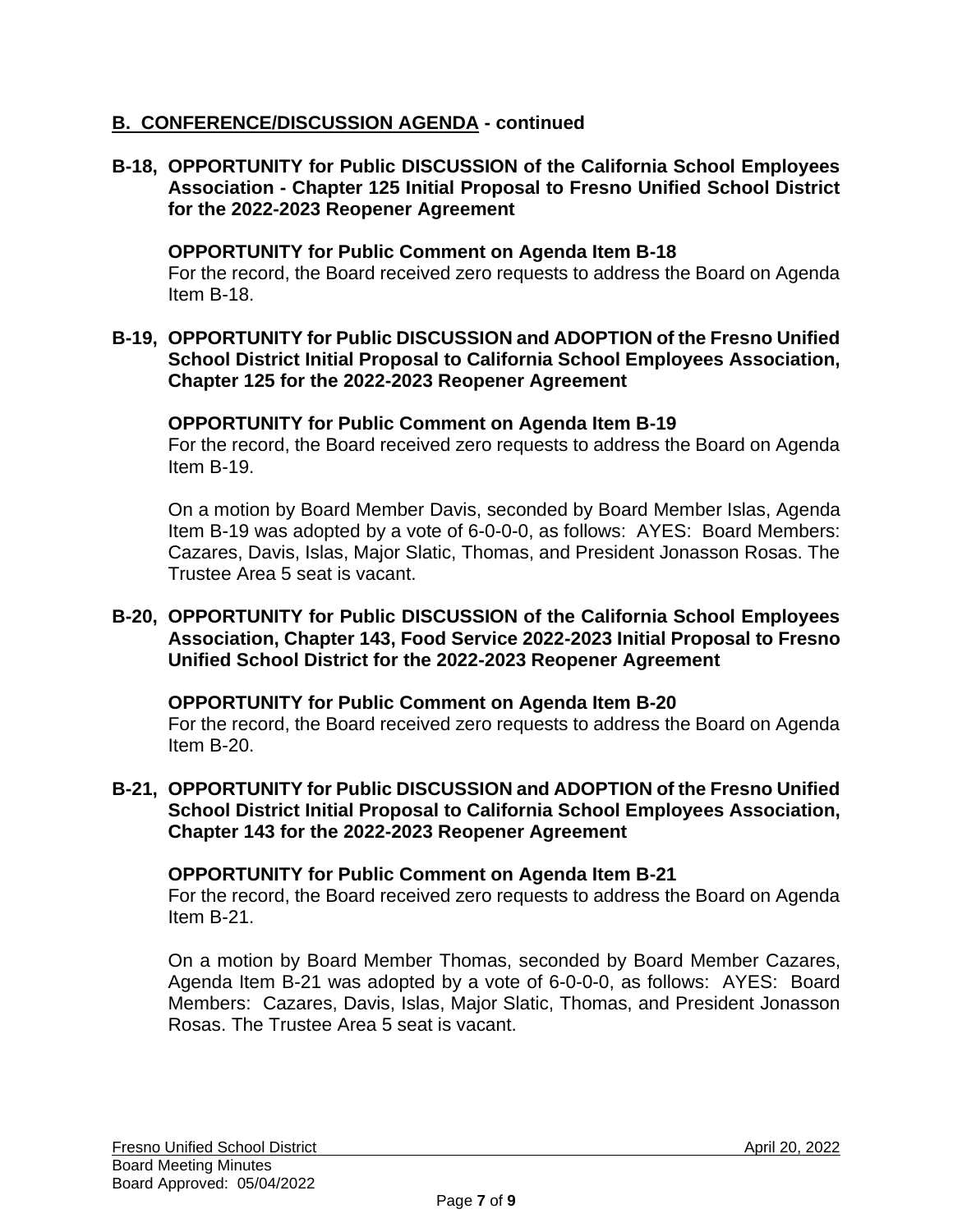# **B. CONFERENCE/DISCUSSION AGENDA - continued**

**B-22, OPPORTUNITY for Public DISCUSSION of Fresno Area Substitute Teacher Association – SEIU Local 521, Initial Proposal to Fresno Unified School District for the 2022-2025 Successor Agreement**

#### **OPPORTUNITY for Public Comment on Agenda Item B-22**

For the record, the Board received zero requests to address the Board on Agenda Item B-22.

**B-23, OPPORTUNITY for Public DISCUSSION and ADOPTION of the Fresno Unified School District Initial Proposal to Fresno Area Substitute Teacher Association – SEIU Local 521 for the 2022-2025 Successor Agreement**

#### **OPPORTUNITY for Public Comment on Agenda Item B-23**

For the record, the Board received zero requests to address the Board on Agenda Item B-23.

On a motion by Board Member Thomas, seconded by Board Member Cazares, Agenda Item B-23 was adopted by a vote of 6-0-0-0, as follows: AYES: Board Members: Cazares, Davis, Islas, Major Slatic, Thomas, and President Jonasson Rosas. The Trustee Area 5 seat is vacant.

### **B-24, OPPORTUNITY for Public DISCUSSION of the Service Employees International Union – Local 521 Initial Proposal to Fresno Unified School District for the 2022-2025 Successor Agreement**

**OPPORTUNITY for Public Comment on Agenda Item B-24**

For the record, the Board received zero requests to address the Board on Agenda Item B-24.

**B-25, OPPORTUNITY for Public DISCUSSION and ADOPTION of the Fresno Unified School District Initial Proposal to Service Employees International Union - Local 521 for the 2022-2025 Successor Agreement**

#### **OPPORTUNITY for Public Comment on Agenda Item B-25**

For the record, the Board received zero requests to address the Board on Agenda Item B-25.

On a motion by Board Member Thomas, seconded by Board Member Davis, Agenda Item B-25 was adopted by a vote of 6-0-0-0, as follows: AYES: Board Members: Cazares, Davis, Islas, Major Slatic, Thomas, and President Jonasson Rosas. The Trustee Area 5 seat is vacant.